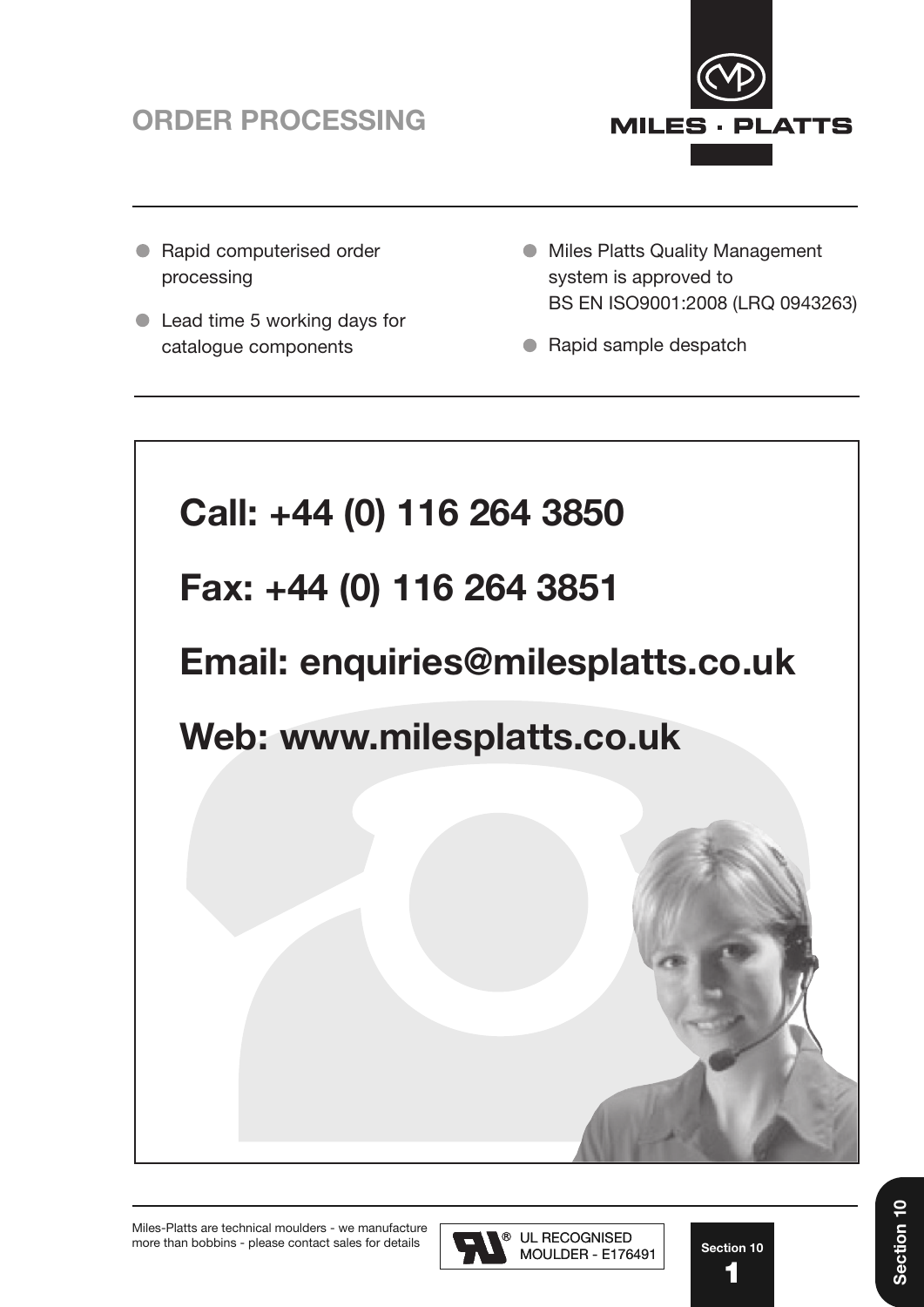# **Order Procedure Order Procedure**



#### **ORDER PROCEDURE**

It is the aim of the Company to continually improve the standards of service to its customers and we would appreciate your assistance by conforming to the following ordering procedure; this we consider will enhance the speed of processing and considerably reduce errors.

Please ensure that the following details are clearly defined on your purchase orders:-

- Purchase order number
- Miles-Platts part number, i.e. SO2200GNNBLK, SO2200GNNBLK0001
- Part Description Specifiy either
	- SS = Single Section
	- DS = Double Section
	- SDS = Double Section to allow Insulation Covers
- Drawing references with latest issue number where applicable.
- $\bullet$  Quantity of components required.
- Material types, e.g. glass reinforced nylon 66 UL94HB, flame retardant glass reinforced nylon 66 - UL94VO.
- **Terminal type (where applicable).**
- Number of terminals.
- **Terminal positions.**
- **O** Delivery schedule.
- Special requirements e.g. preferred delivery address.

Order received with insufficient detail may have to be returned to the originator for completion; our Sales and Technical staff will be pleased to assist you with any queries you may have.

#### **STANDARD NOMENCLATURE**



Should you have any queries concerning the ordering procedure, or wish to select a material not specified within the catalogue, please request help from our Technical Sales Team.

Technical Sales +44 (0) 116 264 3850 enquiries@milesplatts.co.uk

#### **ERTEILUNG VON BESTELLUNGEN**

Es ist das Ziel dieses Unternehmens, den Standard seins Kundendienstes ständig zu verbessern. Wir sind der Meinung, daß wir durch die nachfolgende Vorgehensweise die Auftragsbearbeitung beschleunigen und die Möglichkeit von Fehlern beträchtlich verringern können. Daher wissen wir Ihr Unterstützung sehr zu schätzen.

Bitte achten Sie darauf, daß die folgenden Einzelheiten klar auf Ihrer Bestellung angegeben sind:-

- Ihre Auftragsnummer
- Miles-Platts Artikel-Nummer, z. B. SO2200GNNBLK, SO2200GNNBLK0001
- Beschreibung des Artikels, bitte genau angeben, zum Beispiel:
	- SS = einkammrig
	- DS = zweikammrig
	- SDS = zweikammrig met Isolierhauben
- Zeichnungsnummern mit neuester Indexnummer, wo zutreffend.
- **Bestellmenge.**
- **Materialart.**
- Anzahl der Lötstifte.
- **Position deer Lötstifte.**
- **·** Lieferzeitplan.
- Besondere Anforderungen, z. B. bevorzugte Versandart, Lieferadresse.
- Konformitätsbescheinigung etc.

Um jegliche Mißverständnisse auszuschließen, werden unvollständige Bestellungen in eingen Fällen zur Vervollständigung der Einzelheiten zurückgeschickt werden müssen. Unser Verkaufsund Fachpersonal steht Ihnen jederzeit gern zur Beantwortung von eventuellen Rückfragen zur Verfügung.

### **STANDARD NOMENCLATURE**



Sollten Sie noch Fragen zum Bestellvorgang haben oder ein Material auswählen wollen, das nicht im Katalog angegeben ist, so wenden Sie sich bitte an unser Team für den technischen Verkauf.

Technical Sales +44 (0) 116 264 3850 enquiries@milesplatts.co.uk

For further technical information please contact sales For further technical information please contact sales Tel: +44 (0) 116 264 3850 Fax: +44 (0) 116 264 3851 Tel: +44 (0) 116 262 2593 Fax: +44 (0) 116 253 7889 Email: enquiries@milesplatts.co.uk Web: www.milesplatts.co.uk



**Section 10 Section 10 2 2**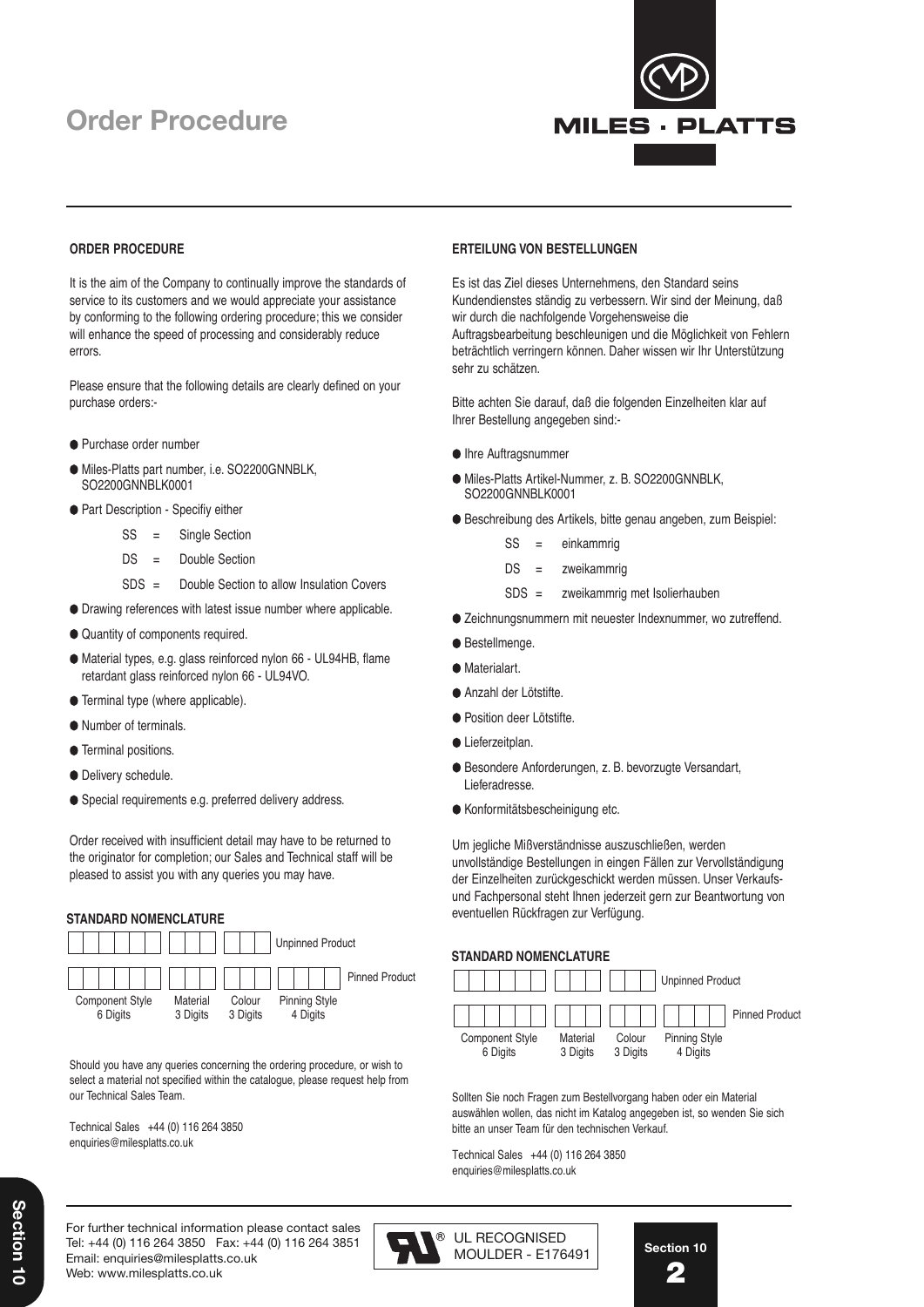# **Order Procedure Order Procedure**



#### **PROCEDURES DE PASSATION DE COMMANDE**

C'est l'objectif de la Compagnie d'améliorer continuellement le niveau du service offert à ses clients et nous apprécierions votre assistance dans l'utilisation des procédures de passation de commande suivantes; nous considérons que cela permettra d'améliorer la vitesse avec laquelle vos ordres seront traités, et diminuera considérablement les risques d'erreurs.

Merci de vous assurer que les détails suivants soient clairement définis sur vos bons de commandes:-

- Numéro de bon de commande
- Numéro de pièce Miles-Platts, par exemple SO2200GNNBLK, SO2200GNNBLK0001
- Description de la pièce Préciser soit:
	- SS = Section simple
	- DS = Double section
	- SDS = Double section pour permettre une couverture isolante
- Références des dessins avec le numéro de la dernière mise en

service quand c'est nécessaire.

- Quantité de pièces demandées.
- Type du matériel, par exemple : verre renforcé nylon 66 UL94HB, verre anti-feu renforcé nylon 66 - UL94VO.
- $\bullet$  Nombre de picots.
- Position des picots.
- Planning de livraison.
- Demandes particulières, par exemple : méthode de livraison préférée, autre adresse de livraison.
- Certificat de conformité, etc . . .

Si les commandes reçues ne comportent pas suffisamment de détails, elles seront susceptibles d'être retournées à l'expéditeur pour complément d'information; notre personnel commercial ou technique se fera un plaisir de vous assister pur tout information complémentaire que vous pourriez souhaiter.

#### **STANDARD NOMENCLATURE**



Prière de contacter notre équipe de vente technique pour toute question relative à la procédure de commande ou pour sélectionner un matériau non présenté dans le catalogue.

Technical Sales +44 (0) 116 264 3850. enquiries@milesplatts.co.uk Technical Sales +44 (0) 116 264 3850. enquiries@milesplatts.co.uk

#### **PROCEDIMIENTO DE PEDIDOS**

El objetivo de la Compañía es el de mejorar continuamente el servicio hacia sus clientes. Por tanto, agradecemos su colaboración con el siguiente procedimiento a la hora de realizer pedidos, el cual consideramos acelerará el proceso y evitará posibles errores.

Rogamos se asegure de que los siguientes datos han sido definidos con claridad en su pedido de compra:-

- Número de pedido de compra
- Número de pieza Miles-Platts, por ej. SO2200GNNBLK, SO2200GNNBLK0001
- Descripción de la pieza Especificar:
	- SS = Single Section (Sección Unica)
	- DS = Double Section (Sección Doble)
	- SDS = Double Section to allow Insulation Covers (Sección Doble para permitir Cubiertas de Aislamiento)
- Referencias a la ilustración con número de la última publicación

donde proceda.

- Cantidad requerida de componentes.
- Tipo de material, por ej. nylon reforzado con fibras de vidrio 66 UL94HB, nylon reforzado con fibras de vidrio de combustión lenta 66 - UL94VO.
- Tipo de terminal (donde proceda).
- Número de terminales.
- Posicionado de terminales.
- Plazo de entrega.
- Requisitos especiales, por ej. método especial de entrega, dirección opcional de entrega.
- Certificade de conformidad, etc.

Los pedidos recibidos con datos insuficientes pueden ser devueltos a su origen para que se completen correctamente; nuestra plantilla de Ventas y Técnica estará a su disposición par cualquier duda que se les pueda plantear.

#### **STANDARD NOMENCLATURE**



Si tiene alguna duda sobre el procedimiento de los pedidos o desea seleccionar un material no especificado en nuestro catálogo, por favor solicite ayuda de nuestro grupo de Técnicos de Venta.





Section 10 **Section 10**Section 10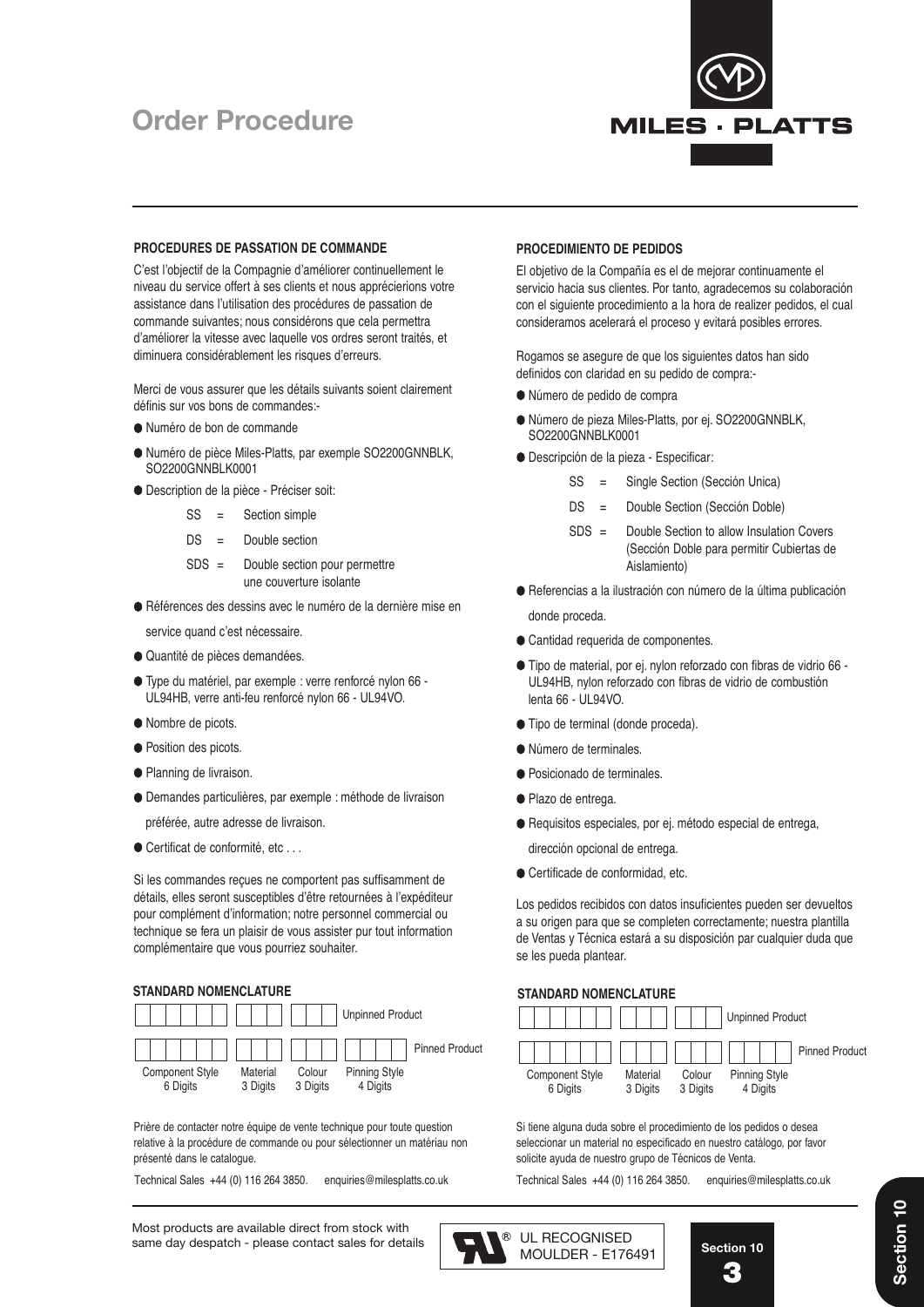As a helpful feature we have included a cross reference table, where your part number can be written alongside the corresponding Miles Platts details.<br>For assistance in using this table or additional copies; please contact As a helpful feature we have included a cross reference table, where your part number can be written alongside the corresponding Miles Platts details. For assistance in using this table or additional copies; please contact any of our sales co-ordinators.

| <b>Customer Part Number</b> | <b>Miles Platts Part Number</b> | <b>Description</b>       | <b>Pinning Details</b>       | $100+$ | $1000+$ | 5000+<br><b>Price Breaks</b> | 10000+ |
|-----------------------------|---------------------------------|--------------------------|------------------------------|--------|---------|------------------------------|--------|
| XYZ1234-B (for example)     | M02500GNNBLK0027                | EI48 x 16.8mm SDS Bobbin | $3 \times TBS-602 \ @ 1,3,5$ | £26.58 | £20.35  | £20.03                       | £19.53 |
|                             |                                 |                          |                              |        |         |                              |        |
|                             |                                 |                          |                              |        |         |                              |        |
|                             |                                 |                          |                              |        |         |                              |        |
|                             |                                 |                          |                              |        |         |                              |        |
|                             |                                 |                          |                              |        |         |                              |        |
|                             |                                 |                          |                              |        |         |                              |        |
|                             |                                 |                          |                              |        |         |                              |        |
|                             |                                 |                          |                              |        |         |                              |        |
|                             |                                 |                          |                              |        |         |                              |        |
|                             |                                 |                          |                              |        |         |                              |        |
|                             |                                 |                          |                              |        |         |                              |        |
|                             |                                 |                          |                              |        |         |                              |        |
|                             |                                 |                          |                              |        |         |                              |        |
|                             |                                 |                          |                              |        |         |                              |        |
|                             |                                 |                          |                              |        |         |                              |        |
|                             |                                 |                          |                              |        |         |                              |        |
|                             |                                 |                          |                              |        |         |                              |        |
|                             |                                 |                          |                              |        |         |                              |        |
|                             |                                 |                          |                              |        |         |                              |        |
|                             |                                 |                          |                              |        |         |                              |        |
|                             |                                 |                          |                              |        |         |                              |        |
|                             |                                 |                          |                              |        |         |                              |        |
|                             |                                 |                          |                              |        |         |                              |        |
|                             |                                 |                          |                              |        |         |                              |        |
|                             |                                 |                          |                              |        |         |                              |        |
|                             |                                 |                          |                              |        |         |                              |        |
|                             |                                 |                          |                              |        |         |                              |        |

# **Cross Reference Table Cross Reference Table**



UL RECOGNISED<br>MOULDER - E176491

For bobbins with pressed terminals fitted, various price breaks apply for quantities below 1000 units. Please request a quotation for full details.

For bobbins with pressed terminals fitted, various price breaks apply for quantities below 1000 units. Please request a quotation for full details.

For further technical information please contact sales with the state is Tel: +44 (0) 116 264 3850 Fax: +44 (0) 116 264 3851  $\bullet$  UL RECOGNISED Email: enquiries@milesplatts.co.uk Web: www.milesplatts.co.uk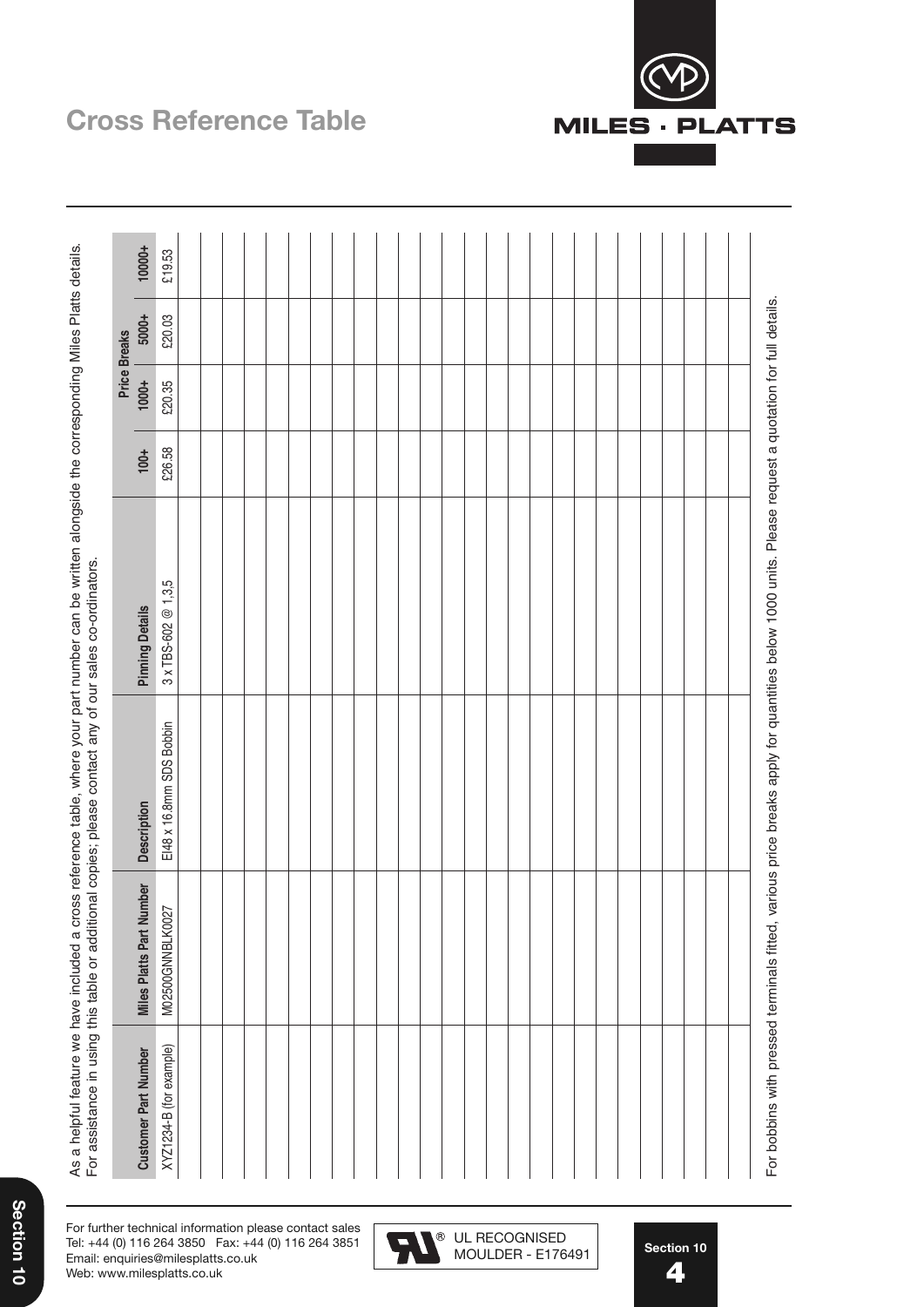# **Conditions of Sale**



### **1. INTERPRETATION**

In these Conditions:<br>"Boyer" means the person as described in the quotation or estimate or order.<br>"Company" means MILES PLATTS LIMITED, Blaby Industrial Park, Leicester, LEB 462.<br>"Company" means MILES PLATTS LIMITED, Blaby

- 
- (a) Any quotation or estimate given by the Company is an invitation to the Buyer to make an offer and no order of the Buyer placed with the<br>Company in pursuance of a quotation or estimate or otherwise shall be
- accepted by the Company.<br>(b) Any contract howscover made between the Company and the Buyer shall incorporate and be subject to these Conditions and receipt of<br>goods by the Buyer shall be deemed to be conclusive proof that
- (c) Without prejudice to the generality of the foregoing all other Terms and Conditions (except those implied in favour of a Seller which are not consistent with these Conditions) are expressly excluded.
- 
- 3. **AASIS OF SALE**<br>
The Company's employees or agents are not authorised to make any representations concerning the goods unless confirmed by the<br>
Company is writing, in entering into the Contract the Buyer acknowledges t
- 
- 
- A. No variation to these conditions shall be binding unless agreed in writing between the authorised representatives of the
- Company and the Buyer. **4. ORDERS AND SPECIFICATIONS**
- 1. The Buyer shall be responsible to the Company for ensuing the accuracy of the terms of any order (including any applicable time becomes pecifications) submitted by the Buyer and for giving the Company any necessary info
- 
- cancellation. **5. DELIVERY**
- 
- 1. Delivery of the goods shall be made by the Buyer collecting the goods at the Company's premises at any time after the Company has notified the Buyer that the goods are ready for collection or if some other place for delivery is agreed by the Company by the Company delivering the goods at that place.<br>
Any dates quoted for delivery of the goods are approximate only and the Company shall not be liable for any delivery of the goods
- 
- 
- 2. Any dates quote for delivery of the goods are approximate only and the Company shall not be liable for any designed by the Company in withing. The goods may be delivered by the Company in advance of the quoted delivery
- Company delivers the said goods within the said 14 day period.<br>If the Buyer fails to take delivery of the goods or fails to give the Company adequate delivery instructions at the time stated for deli (otherwise than by reason for any cause beyond the Buyers reasonable control or by reason of the Company's fault) then without
- prejudice to any other remedy available to the Company the Company may: (a) store the goods until actual delivery and charge the Buyer for the reasonable costs (including insurance) of storage or
- 
- (b) sell the goods at the best price readily obtainable and (after deducting all reasonable storage and selling expenses) account to the Buyer<br>for the excess over the price under the Contract or charge the Buyer for any sh **6. MISSING GOODS**
- If the goods are not virtum 7 working days of the date of the corresponding invoice the Buyer shall notify the Company orally<br>Sare not received within 7 working days of the date of the corresponding invoice the Buyer shall y gous are not received within 7 working days of the date of the corresponding invoice the buyer shall hour!<br>In 3 working days and confirm such notification in writing within 14 days. If no such notification is given i<br>cri
- prescribed the goods shall be deemed to have been delivered in accordance with the Contract. **7. RISK AND PROPERTY** (a) Risk of damage to or loss of the goods shall pass to the Buyer; in the case of goods to be delivered at the Company's premises at the time when the Company notifies the Buyer that the goods are available for collection;
- Or<br>In the case of goods to be delivered otherwise than at the Company's premises, at the time of delivery or, if the Buyer wrongfully fails<br>In take delivery of the goods at the time when the Company has tendered delivery o
- delivered where delivery has taken place otherwise than as specified in Paragraph (a) of the Condition shall remain vested in the<br>Company (notwithstanding the delivery of the goods and the passing of the risk in them to th
- 
- (i) the price of the goods: and<br>(ii) all other money due from the Buyer to the Company in respect of any goods delivered or to bedelivered has been paid in full.<br>(c) If payment for any outstanding goods whether delivered o
- <sub>poso.</sub><br>nents shall become due immediately upon the commencement of any act or proceedings in which the Buyer's
- solvency is involved.<br>(e) Until the Company shall be funded in the Unit of all the goods the relationship of the Buyer to the Company shall be fiduciary in respect of the goods<br>(e) Unit the Company shall have the right to
- A like right for the Company shall apply where the Buyer uses the product in any way so as to be entitled to payment from a third party.<br>It the Company so requires the Buyer shall store the goods for the Company without ch
- Company. The Company shall be entitled to examine the goods in storage at the Buyer's premises or any other location where they are situated at any time during normal business hours upon giving the Buyer reasonable notice of the Company's intention to do so.<br>(g) Nothing in this Clause shall entitle the Buyer to return the goods unless requested so to d
- (h) The rights and remedies conferred upon the Company y this Clause are in addition to and shall not in any way respective timit or remedies of the Company under this or any other Contract. No failure or forbearance on t
- 
- (i) For the purpose of these Conditions and in the absence of evidence to the contrary goods supplied at any time by the Company to the<br>Buyer shall be deemed to have been re-sold used or processed in the order in which the
- 
- 1. The Company does not give any warranty that the goods are free from defects which arise out of any of the following:
- (a) the design of the goods by the Company in compliance with specifications laid down by the Buyer.<br>(b) The use of materials in the manufacture of the goods by the Company in compliance with specifications laid down by th
- (b) The use of materials in the manufacture of the goods by the Company in compliance with specifications laid down by the Buyer: or<br>(c) Any other matter in relation to the goods in respoet of which the Buyer has laid down
- 
- 
- (b) In relation to any goods returned to the Buyer due to a defect arising out of any of the matters referred to in Clause 1 above the Buyer<br>arreas to be responsible for any costs charges and expenses arising in connection agrees to be responsible for any costs charges and expenses arising in connection with the replacement of the goods or remedy of such<br>defect and the Company shall in no circumstances be under any obligation to refund to th
- such goods: (c) The Company shall be under no Liability in respect of any defects arising from fair wear and tear wilful damage and negligence
- 
- aboution and working conditions failure to follow the Company's instructions (whether oral or in writing) misuse or alteration or repair of<br>the goods without the Company's approval<br>(d) The Company shall be under no liabili
- 5. The Buyer hereby agrees to indemnify the Company in respect of any loss damage costs charges expenses or other liability arising out<br>of any claims including any claims under Part II of the Act which arises as a result o with the general safety requirement in respect of the goods.

**FORCE MAJEURE**<br>**FORCE MAJEURE**<br>Company shall not be liable to the Buyer for any loss or damage which may be suffered by the Buyer as a direct or indirect result of the The Company shall not be liable to the Buyer for any loss or damage which may be suffered by the Buyer as a direct or indirect result of the goods by the Company being directly prevented hindered or delayed by reason of an

#### a result. **10. TOOLS**

- .<br>If in pursuance to which these Conditions relate the Buyer supplied the company with tools for the manufacture of items for
- sale by the Company to the Buyer the following shall apply:<br>(a) The Company reserves the right to destroy or return to the Buyer any tools which have not been used for a period of two years on<br>giving the Buyer three months
- written consent.
- :onsent.<br>ipany reserves the right to charge for major repairs or refurbishment to the tools.
- **11. PRICE OF THE GOODS**
- 1. The price of the goods shall be the Company's quoted price or where no price has been quoted (or a quoted price is no longer valid) the<br>price listed in the Company's published price list (if any) current at the date of export from the United Kingdom the Company's quoted price or the Company's published export price list shall apply. All prices quoted<br>are valid for 28 days only or until prior acceptance by the Buyer after which time they
- notice to the Buyer.<br>The Company reserves the right by giving notice to the Buyer at any time before delivery to increase the price of the goods to reflect any<br>increase in the cost to the Company which is due to any factor
- 
- 4. The price is exclusive of any applicable value added tax which the Buyer shall be additionally liable to pay to the Company.
- 5. The Buyer shall be responsible for the return of pallets and returnable containers to the Company on or before the due payment date in<br>respect of delivered goods to which the said pallets and containers relate. In the e

#### **12. TERMS OF PAYMENT**

- **1. EKMS OF PATMENI**<br>Subject to any special terms agreed in writing between the Buyer and the Company the Company shall be entitled to invoice the Buyer for the price of the goods on or at any time after delivery of the goods unless the goods are to be collected by the Buyer or the Buyer<br>wrongfully fails to take delivery of the goods in which event the Company shall be ent
- delivery of the goods.<br>
2. The Buyer shall pay the price of the goods within the month following the month of the date of the Company's invoice<br>
1. The Buyer shall pay the price of the goods within the month following the
- 
- 
- (a) cancel the Contract or suspend any further deliveries to the Buyer;<br>(b) appropriate any payments made by the Buyer to such of the goods (or the goods supplied under any other Contract between the Buyer<br>(c) and the Comp
	- calculating interest). **13. COLOUR AND DIMENSIONS**

- 
- 1. Colour shall be subject to reasonable variation.<br>2. Any dimensions stipulated by the Buyer shall be observed as nearly as possible but the goods shall be deemed to comply with the<br>Contract notwithstanding any alteration extent having regard to any use notified to the Company for which the goods are intended. **14. INTELLECTUAL PROPERTY**

- 1. The Buyer warrants that any instructions or designs furnished or given by the Buyer to the Company in connection herewith shall not be such as will cause the Company in performing the Contract to infringe any patent copyright or other intellectual property right and the<br>Buyer shall indemnify the Company in respect of any loss or damage whatsoever arising use of the goods into any country other than their country of manufacture of the application by the Buyer to the goods of any false or<br>misleading trade description.<br>When the Company produces tools to the specification of t
- misleading trade description. 2. When the Company produces tools to the specification of the Buyer or to designs made using models drawings ideas or designs supplied by the Buyer then the Company is hereby licensed by the Buyer to make use of any intellectual property comprised within<br>or represented by the said models drawings or designs (including patent rights and copy right

#### mouldings. **15. SEVERANCE AND WAIVER**

- (a) If at any time one or more of these Conditions (or any paragraph sub-paragraph or any part thereof) be held to be or becomes unenforceable for any reason under any applicable law the same shall be deemed omitted herefrom and the validity and/or<br>enforceability of the remaining provisions of these Conditions shall not in any way be affected or imp
- or extension of time by the Company nor by any failure or delay by the Company in asserting or exercising any such rights or remedies. **16. LIEN**

Without prejudice to any other rights and remedies which the Company shall in respect of all debts of the Buyer to the Company have a general lien on all tools goods and other property belonging to the Buyer in the Company's possession (whether worked on or not). The<br>Company shall be entitled upon the expiration of fourteen day's notice to the Buyer to d and to apply any proceeds of sale thereof towards the payment of such debts.

and **UNITY of the United States and States and States and States and States and States and Conditions and professor<br>17. JURISDICTION<br>These Conditions and each and eveny Contract made nursuant to these Conditions shall be o** These Conditions and each and every Contract made pursuant to these Conditions shall be governed and construed and interpreted in all<br>respects in accordance with English law and the Company and the Buyer irrevocably submit

- 
- **18. GENERAL**<br>1. The Company reserves the right to employ a sub-contractor in fulfilment of any part of the work being performed by the Company for<br>1. The Company reserves the right to employ a sub-contractor in fulfilment
- 

**Section 10 5**

Miles-Platts are technical moulders - we manufacture more than bobbins - please contact sales for details UL RECOGNISED

MOULDER - E176491



**Section 10**

Section 10